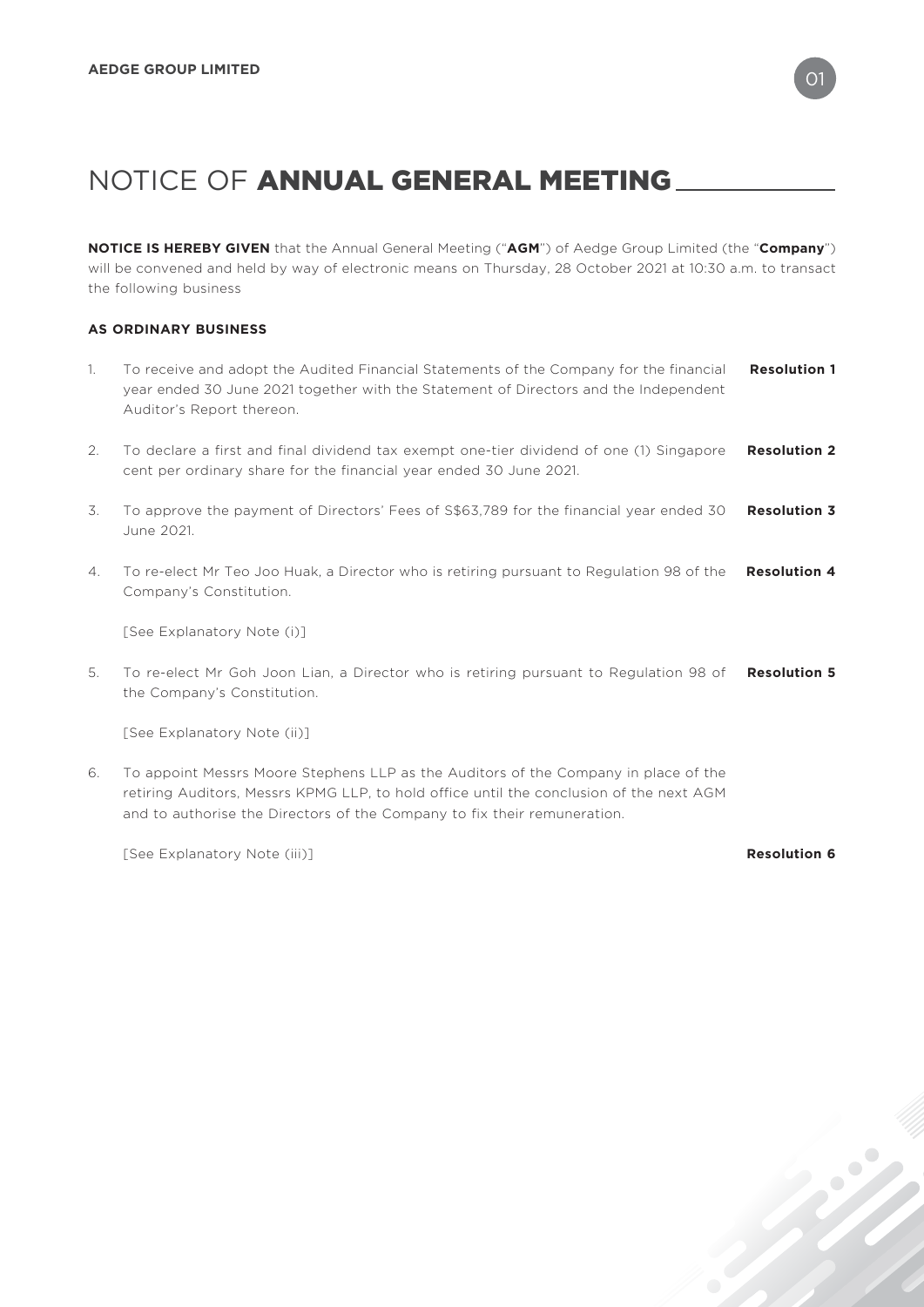### **AS SPECIAL BUSINESS**

To consider and, if thought fit, to pass the following resolutions, with or without modifications:

### 7. **AUTHORITY TO ALLOT AND ISSUE SHARES UNDER THE AEDGE PERFORMANCE Resolution 7 SHARE PLAN**

"THAT pursuant to Section 161 of the Companies Act and the provisions of the Aedge Performance Share Plan ("**PSP**"), approval be and is hereby given to the Directors of the Company to allot and issue from time to time such number of Shares in the share capital of the Company as may be required to be issued pursuant to the vesting of awards granted under the PSP, provided always that the aggregate number of additional ordinary Shares to be allotted and issued pursuant to the PSP, when aggregated with the aggregate number of Shares over which options and awards are granted under any other share option schemes or share schemes of the Company, shall not exceed 15% of the total number of issued Shares (excluding treasury shares and subsidiary holdings) of the Company from time to time."

[See Explanatory Note (iv)]

### 8. **AUTHORITY TO ALLOT AND ISSUE SHARES Resolution 8**

"THAT pursuant to Section 161 of the Companies Act, Chapter 50 and the Rules of Catalist of the Singapore Exchange Securities Trading Limited ("**SGX-ST**"), authority be and is hereby given to the Directors of the Company to (i) issue and allot new shares ("**Shares**") in the capital of the Company (whether by way of rights, bonus or otherwise); and/or make or grant offers, agreements or options (collectively, "**Instruments**") that might or would require Shares to be issued, including but not limited to the creation and issue of (as well as adjustments to) warrants, debentures or other instruments convertible into Shares, at any time and upon such terms and conditions and for such purposes and to such persons as the Directors may, in their absolute discretion, deem fit; and (notwithstanding the authority conferred by this resolution may have ceased to be in force) issue Shares in pursuance of any Instrument made or granted by the Directors while this resolution was in force, provided that:

(1) the aggregate number of the Shares to be issued pursuant to such authority (including the Shares to be issued in pursuance of Instruments made or granted pursuant to such authority), does not exceed 100% of the total number of issued Shares (excluding treasury shares and subsidiary holdings) in the capital of the Company (as calculated in accordance with paragraph (2) below), and provided further that where shareholders of the Company ("**Shareholders**") are not given the opportunity to participate in the same on a pro-rata basis ("**non pro-rata basis**"), then the Shares to be issued under such circumstances (including the Shares to be issued in pursuance of Instruments made or granted pursuant to such authority) shall not exceed 50% of the total number of issued Shares (excluding treasury shares and subsidiary holdings) in the capital of the Company (as calculated in accordance with paragraph (2) below);

 $\bullet$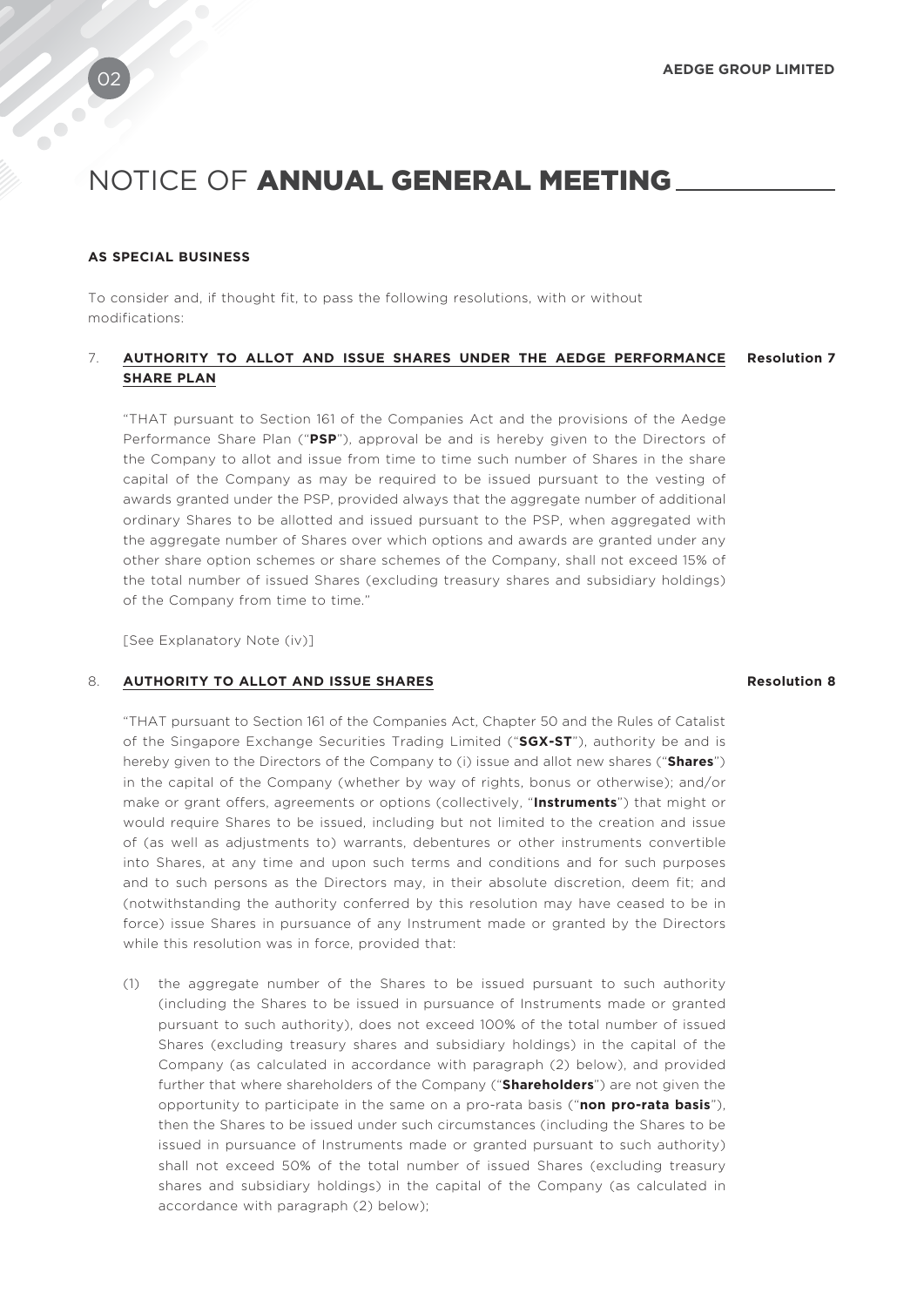- (2) (Subject to such manner of calculation as may be prescribed by the SGX-ST) for the purpose of determining the aggregate number of the Shares that may be issued under paragraph (1) above, the total number of issued Shares (excluding treasury shares and subsidiary holdings) shall be based on the issued Shares of the Company (excluding treasury shares and subsidiary holdings) at the time such authority was conferred, after adjusting for:
	- (a) new Shares arising from the conversion or exercise of any convertible securities;
	- (b) new Shares arising from the exercising of share options or the vesting of share awards which are outstanding or subsisting at the time this resolution is passed, provided that the share options or share awards were granted in compliance with Part VIII of Chapter 8 of the Catalist Rules of the SGX-ST; and
	- (c) any subsequent consolidation or subdivision of the Shares;
- (3) in exercising the authority conferred by this Resolution, the Company shall comply with the requirements imposed by the SGX-ST from time to time and the provisions of the Rules of Catalist of the SGX-ST for the time being in force (in each case, unless such compliance has been waived by the SGX-ST), all applicable legal requirements under the Companies Act and otherwise, and the Constitution of the Company for the time being; and

unless revoked or varied by the Company in a general meeting, the authority so conferred shall continue to be in force until the conclusion of the next annual general meeting of the Company or the date by which the next annual general meeting of the Company is required by law to be held, whichever is earlier."

[See Explanatory Note (v)]

BY ORDER OF THE BOARD

LOH SIEW KEEN COMPANY SECRETARY SINGAPORE

6 October 2021

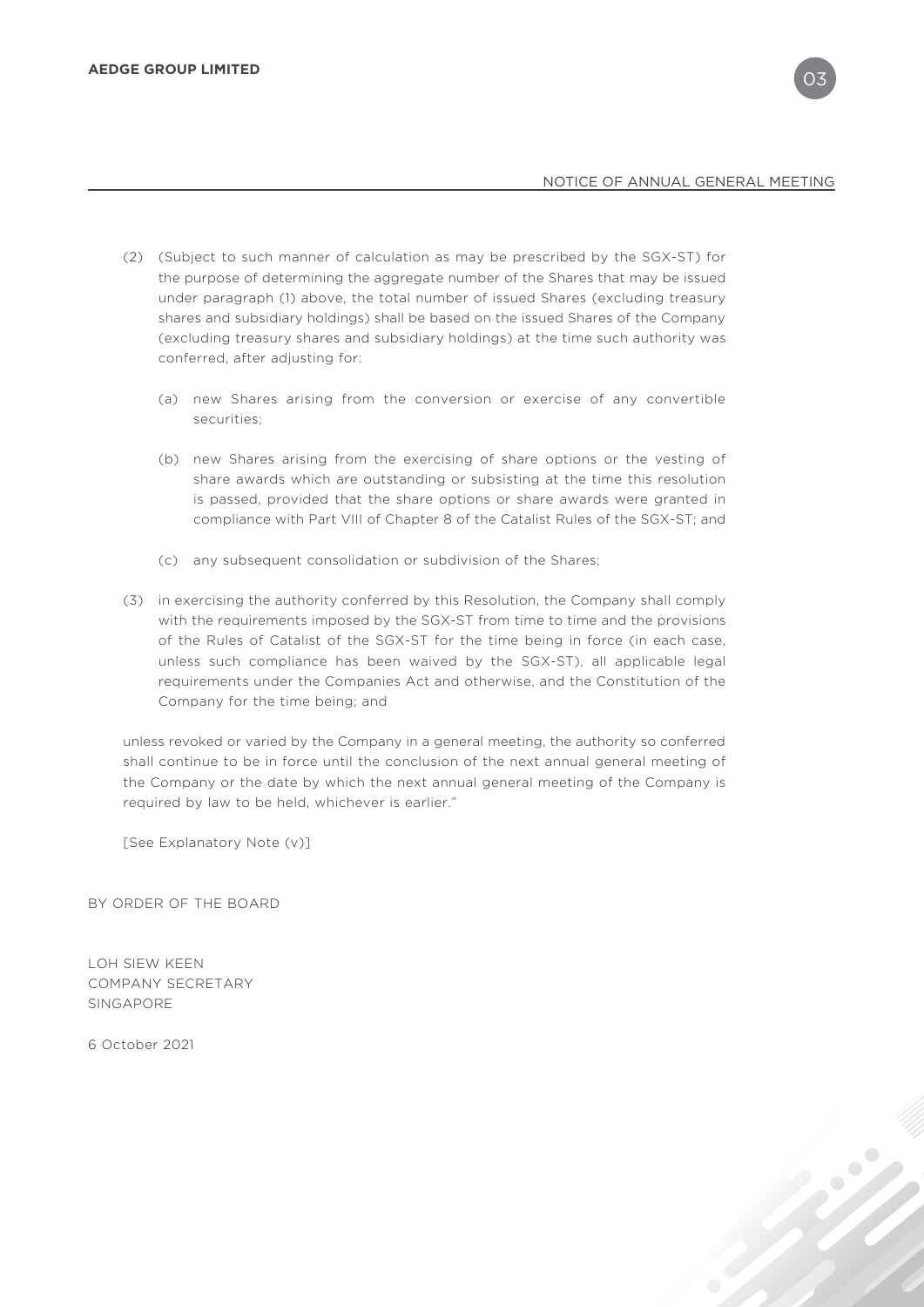#### *Explanatory Notes:*

- (i) Mr Teo Joo Huak, upon re-election as Director of the Company, remains a member of the Audit and Risk Committee and Remuneration Committee. The Board considers Mr Teo to be independent for the purposes of Rule 704(7) of the Catalist Rules.
- (ii) Mr Goh Joon Lian, upon re-election as Director of the Company, remains as the Chairman of Nominating Committee as well as a member of the Audit and Risk Committee and Remuneration Committee. The Board considers Mr Goh to be independent for the purposes of Rule 704(7) of the Catalist Rules.

Detailed information of Mr Teo Joo Huak and Mr Goh Joon Lian can be found under the "Board of Directors" and "Disclosure of information on directors seeking re-election pursuant to Rule 720(5) of the Catalist Rules" sections in the Company's Annual Report 2021.

(iii) Resolution 6 proposed in item 6 above is to approve the appointment of Messrs Moore Stephens LLP ("**MS**") as Auditors of the Company in place of the retiring Auditors, KPMG LLP ("**KPMG**"), and to authorise the Directors to fix their remuneration.

The Company has received the notice of nomination from a shareholder, Ms Fam Yien Fung dated 5 August 2021 on the appointment of MS in place of the retiring Auditors, KPMG. KPMG has served as the Auditors of the Company and its subsidiaries (the "**Group**") since initial public offering.

The Audit and Risk Committee ("**ARC**") is of the view that the change of Auditors is in the best interests of the Company as it would enable the Company to benefit from a change of perspectives and save costs. The change of Auditors is expected to result in a reduction of audit costs by approximately 33% based on the previous audit fees for the financial year ended 30 June 2021.

There will be no change in the scope of the audit to be undertaken by MS. The ARC has also considered the Audit Quality Indicators listed in the Audit Quality Indicators Disclosure Framework issued by the Accounting and Corporate Regulatory Authority of Singapore ("**ACRA**") in assessing the suitability of MS as the Company's new Auditors. Upon recommendation from the ARC and after due deliberation, the Board is of the view that it would be in the best interests of the Company to effect a change of Auditors with effect from the financial year ending 30 June 2022. Accordingly, KPMG will not be seeking re-appointment at the forthcoming AGM of the Company.

MS, registered with ACRA, has been established in Singapore for more than 30 years and is a member firm of Moore Global Network Limited, which is regarded as one of the world's leading accounting and consulting association with approximately 600 offices in across 110 countries throughout the world, incorporating 30,000 people and with fees of more than US\$3 billion per annum.

More information about MS, its values and its services can be found on their website at https://www.mooresingapore.com/.

Mr Neo Keng Jin ("**Mr Neo**"), a partner with MS, will be assigned to the audit of the Company as the lead engagement partner. Mr Neo has extensive experience over a span of more than 25 years in a wide range of industries. The audit engagement team will be led by Mr Neo and assisted by a manager. The team has experience in financial audit in public-listed companies and private companies, with a wide industry domain experience in various sectors and industries.

The Board, with the concurrence of the ARC is satisfied that MS will be able to meet the audit requirements of the Group after having considered factors such as the adequacy of the resources and experience of MS and the audit engagement partner assigned to the audit, MS's other audit engagements, the size and complexity of the Group, and the number and experience of supervisory and professional staff who will be assigned to the Group's audit. MS has given their consent to be appointed as the Auditors, subject to the approval of the shareholders at the AGM.

Assuming that Ordinary Resolution 6 is approved by the Shareholders, MS will be appointed as the auditor of the Company's Singapore incorporated subsidiaries.

Pursuant to Rule 712 of the Catalist Rules, the Company must engage a suitable auditing firm for its audit obligations. MS will engage the relevant team with sufficient audit and relevant industry experience.

The Directors wish to express their appreciation for the services rendered by KPMG in the past. The appointment of MS as Auditors in place of KPMG will take effect subject to the approval of the same by shareholders at the AGM.

In accordance with Rule 712(3) of the Catalist Rules of the SGX-ST:

- (a) The outgoing Auditor, KPMG, has confirmed to MS, by way of their letter dated 27 September 2021, that they are not aware of any professional reasons why the new auditors, MS, should not accept the appointment as auditors of the Company;
- (b) the Company confirms that there were no disagreements with KPMG on accounting treatments within the last 12 months;
- (c) the Company confirms that it is not aware of any circumstances connected with the proposed change of Auditors that should be brought to the attention of the shareholders of the Company;

 $\bullet$  $\overline{\phantom{a}}$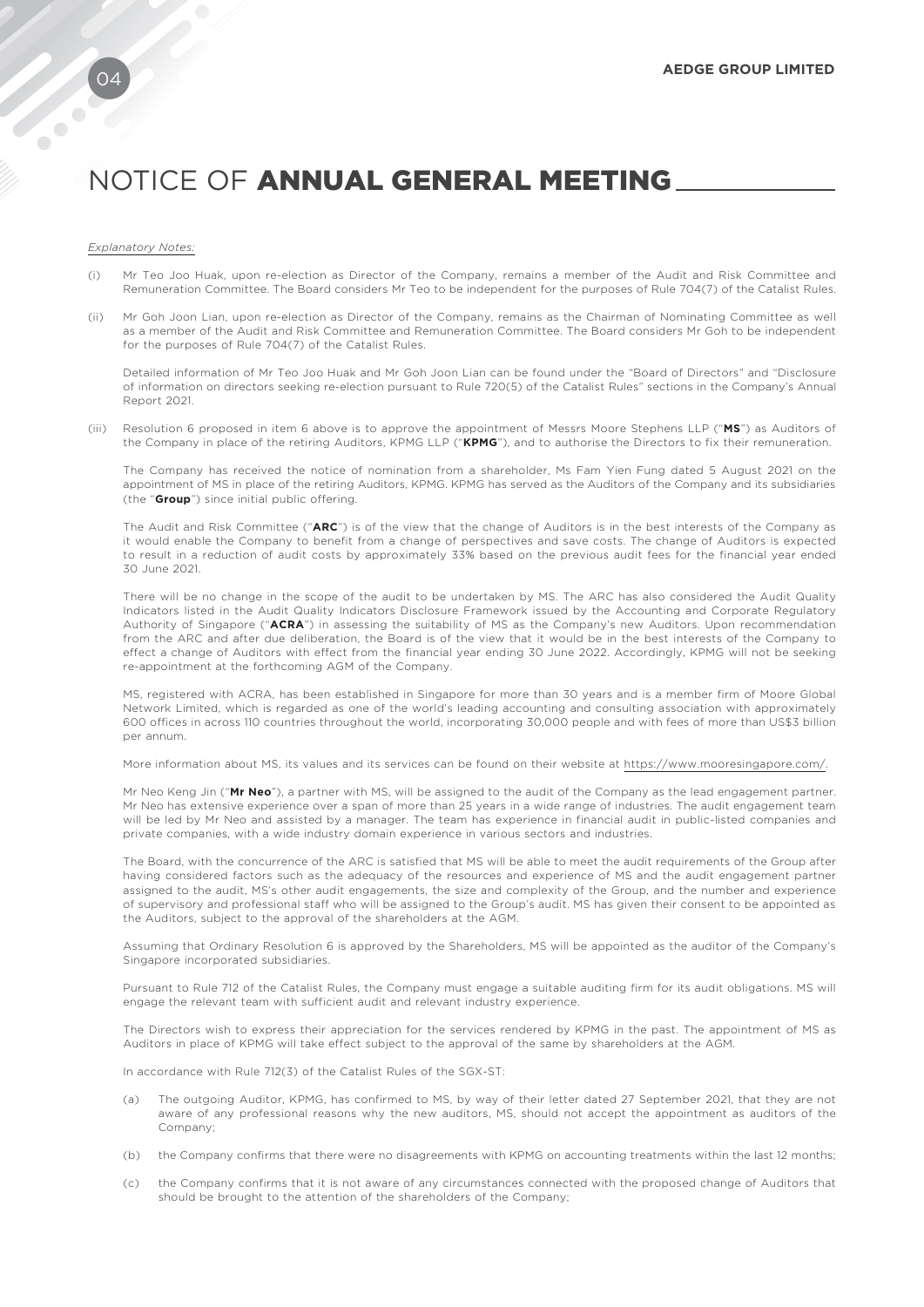- (d) the specific reasons for the proposed change of Auditors have been disclosed above. The proposed change of Auditors is not due to resignation of KPMG as Auditors of the Company, KPMG declining to stand for re-appointment, nor the dismissal of KPMG; and
- (e) the Company confirms that it is in compliance with Rules 712 and 715 of the Catalist Rules in relation to the appointment of MS as its new auditors.
- (iv) The proposed ordinary resolution 7, if passed, will empower the Directors of the Company to allot and issue Shares in the Company with the aggregate number of Shares over which options or awards are granted under any other share option schemes or share schemes of our Company, collectively of up to a number not exceeding in total 15% of the total number of issued Shares (excluding treasury shares and subsidiary holdings) in the share capital of the Company from time to time pursuant to the grant of share awards under the PSP.
- The proposed ordinary resolution 8, if passed, will empower the Directors of the Company from the date of the above meeting to issue shares in the Company up to an amount not exceeding 100% of the total number of issued shares in the capital of the Company with a sub-limit of 50% other than on a pro-rata basis to shareholders for the time being for such purposes as they consider would be in the interest of the Company. The authority will, unless previously revoked or varied at a general meeting, expire at the next annual general meeting of the Company.

#### **PERSONAL DATA PRIVACY**

By submitting an instrument appointing the Chairman of the AGM to attend, speak and vote at the AGM and/or any adjournment thereof, a member of the Company consents to the collection, use and disclosure of the member's personal data by the Company (or its agents or service providers) for the purpose of the processing, administration and analysis by the Company (or its agents or service providers) of the appointment of the Chairman of the AGM as proxy for the AGM (including any adjournment thereof) and the preparation and compilation of the attendance lists, minutes and other documents relating to the AGM (including any adjournment thereof), and in order for the Company (or its agents or service providers) to comply with any applicable laws, listing rules, takeover rules, regulations and/or guidelines.

#### **Notes:**

- 1. The AGM is being convened, and will be held, by electronic means pursuant to the COVID-19 (Temporary Measures) (Alternative Arrangements for Meetings for Companies, Variable Capital Companies, Business Trusts, Unit Trusts and Debenture Holders) Order 2020. **Printed copies of this notice of AGM (the "Notice") will not be sent to members.** This Notice will be publish via an announcement on the SGX website at the URL *https://www.sgx.com/securities/company-announcements* and may be accessed at the Company's website at the URL *https://www.aedge.com.sg/*.
- 2. Alternative arrangements relating to attendance at the AGM via electronic means (including arrangements by which the AGM can be electronically accessed via live audio-visual webcast or live audio-only stream), submission of questions to the Chairman of the Meeting in advance of the AGM, addressing of substantial and relevant questions at the AGM and voting by appointing the Chairman of the Meeting as proxy at the AGM, are set out in the Company's announcement accompanying this Notice dated 6 October 2021. This announcement may be accessed at the Company's website at the URL *https://www.aedge.com.sg/*, and on the SGX website at the URL *https://www.sgx.com/securities/company-announcements*.
- 3. **Due to the various control and safe distancing measures put in place in Singapore to prevent the spread of COVID-19, members will not be able to attend the AGM in person. A member (whether individual or corporate) must submit his/her/its proxy form appointing the Chairman of the Meeting as his/her/its proxy to attend, speak and vote on his/her/its behalf at the**  AGM if such member wishes to exercise his/her/its voting rights at the AGM. The accompanying proxy form for the AGM will be announced together with this Notice and may be accessed at the Company's website at the URL *https:www.aedge.com.sg/*, and the SGX website at the URL *https://www.sgx.com/securities/company-announcements*.

Where a member (whether individual or corporate) appoints the Chairman of the Meeting as his/her/its proxy, he/she/it must give specific instructions as to voting, or abstentions from voting, in respect of a resolution in the proxy form, failing which the appointment of the Chairman of the Meeting as proxy for that resolution will be treated as invalid.

CPF or SRS investors who wish to appoint the Chairman of the Meeting as proxy should approach their respective CPF Agent Banks or SRS Operators to submit their votes at least seven working days before the AGM, latest by 18 October 2021 at 10.30 a.m.

- 4. The Chairman of the Meeting, as proxy, need not be a member of the Company.
- 5. The instrument appointing the Chairman of the Meeting as proxy must be submitted to the Company in the following manner:
	- (a) if submitted by post, be lodged at the office of the Company's Share Registrar, Tricor Barbinder Share Registration Services (a division of Tricor Singapore Pte. Ltd.) at 80 Robinson Road, #11-02, Singapore 068898; or
	- (b) if submitted electronically, be submitted via email to the Company's Share Registrar at *sg.is.proxy@sg.tricorglobal.com*

in either case not less than 72 hours before the time appointed for the AGM.